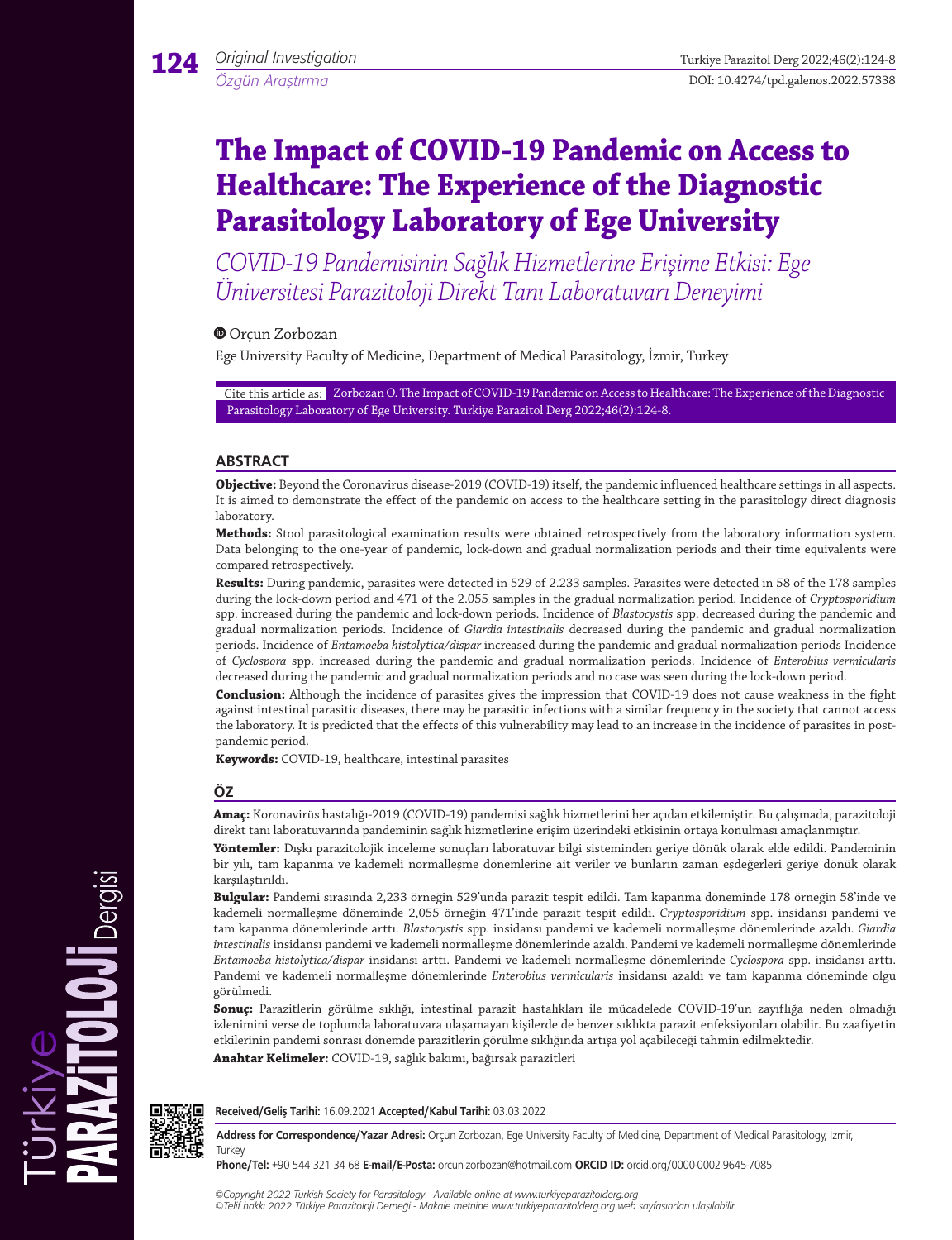## **INTRODUCTION**

A cluster of acute respiratory disease cases, later named Coronavirus disease-2019 (COVID-19), occurred in December 2019 that was linked to a seafood market in Hubei Province of Wuhan, China (1-3). The World Health Organization (WHO) declared COVID-19 as a pandemic on March 11, 2020, while 118,319 cases were confirmed globally (4). The first laboratoryconfirmed COVID-19 case in our country was declared on March 11, 2020, by the Republic of Turkey Ministry of Health (5). The number of globally confirmed cases on March 14, 2021, was 119.218,587 and the total global number of deaths was 2.642,673 according to the WHO situation report (6).

Beyond the COVID-19 itself, the pandemic influenced healthcare settings in all aspects. Since the first case in our country on March 11, 2020, the Ministry of Health has taken various measures. It is obvious that measures such as lock-down and outpatient restriction will reduce patient admission to the hospital but there are no real-life data present to date.

Intestinal parasites such as *Cryptosporidium* species, *Giardia intestinalis* and *Entamoeba histolytica* cause transmissible diseases. The control of these parasitic diseases is a long-term process, which is provided by using appropriate diagnostic methods, effective surveillance, providing appropriate sanitation conditions and reducing the circulating parasite load with effective treatments. Eliminating the effects of a weakness in the fight against intestinal parasitic diseases may require years of struggle. In this context, disruption of services provided by diagnostic parasitology laboratory is of critical importance for public health.

This study aims to demonstrate the effects of the COVID-19 pandemic on access to healthcare settings for diagnostic parasitology laboratory.

## **METHODS**

The study was conducted in the Laboratory of Medical Parasitology Department of Ege University Faculty of Medicine. Ege University, which is the largest university hospital in its region, providing healthcare services to neighboring cities in the Aegean region. Various clinical samples of approximately 6.000 patients are evaluated in terms of parasitic infections annually in the parasitology laboratory where the study was conducted. In the study, the data belonging to the pandemic period and the pre-pandemic period were compared retrospectively. To eliminate seasonal effects, the period after the declaration of the pandemic was compared with the equivalent period of the previous year. The data of the pandemic period were analysed in two periods, the period of ''lock-down'' and the period of "gradual normalization". The period of lock-down was begun on March 11, 2020 and ended on May 31, 2020. The period of gradual normalization was started on June 1, 2020 and went on for the rest of the year till March 10, 2021. In the mentioned periods, stool parasitological examination results were obtained retrospectively from the laboratory information system of Ege University Parasitology Laboratory. The total number of faeces admitted to laboratory, the number of faeces with one or more parasites detected in these applications, and the number of parasite species detected were recorded.

#### **Statistical Analysis**

Research data were expressed as numbers and percentages. The resulting data were analysed using Office 365® Excel (Microsoft, United States of America) software. The relationship between categorical variables was examined using the Pearson's chi-square test. The degrees of freedom were calculated using the formula " $DF = (n_{rav} - 1) \times (n_{column} - 1)$ ";. The chi-square value was calculated

using the formula 
$$
\frac{f(x^2)}{2} = \sum (f_{observed} - f_{expected})^2 / f_{expected}
$$

$$
\frac{f(x^2)}{2} = \sum (f_{observed} - f_{expected})^2 / f_{expected}
$$

". With the obtained chi-square and degrees of freedom values, p-values were calculated using the online p calculator application (accessed from https://www.socscistatistics.com/pvalues/ chidistribution.aspx). P-values below 0.05 were considered statistically significant. Fisher's Exact test was used for the tables with expected frequencies below 5. Fisher's Exact test was carried out with the online Simple Interactive Statistical Analysis tool (accessed from https://www.quantitativeskills.com/sisa/ statistics/fisher.htm).

## **RESULTS**

The total number of faeces admitted to parasitology laboratory, the number of faeces with one or more parasites detected in these applications, the number of parasite species detected, and calculated p-values for both pandemic and pre-pandemic periods were given in the table (Table 1).

During the one-year period of the pandemic, 2.233 patient samples were admitted by parasitology laboratory, in which 529 (23.7%) were found to be positive by parasites. It was determined that parasites were detected in 1.058 of 4.914 samples accepted in the one-year period before the pandemic. The frequency of parasite detection was found to be significantly higher in samples accepted during the pandemic period (p=0.041).

When the sub-periods of the pandemic were evaluated, parasites were detected in 58 of the 178 patient samples admitted during the lock-down period. It was observed that parasites were detected in 105 of the 1.073 patient samples accepted in this date range before the pandemic. The frequency of parasite detection in samples accepted during the lock-down period was significantly higher than the same period one year ago (p<0.00001).

Parasites were detected in 471 of the 2.055 patient samples admitted in the gradual normalization period. Parasites were detected in 953 of 3.841 patient samples admitted in this date range prior to the pandemic. The frequency of parasite detection in samples accepted during the gradual normalization was not significantly different with the same period previous year  $(p=0.105)$ .

When the incidence of parasite species was evaluated separately according to the periods, it was seen that the incidence of *Cryptosporidium* spp. increased significantly during the pandemic and lock-down periods (p<0.00001 and p=0.0008, respectively) (Figures 1, 2). The incidence of *Blastocystis* spp. and the incidence of *Giardia intestinalis* decreased significantly during the pandemic and gradual normalization periods (for *Blastocystis* spp. p=0.0007 and p=0.0004, respectively; for *Giardia intestinalis* p=0.047 and p=0.033, respectively). The incidence of *Entamoeba histolytica/ dispar* and the incidence of *Cyclospora* spp. increased significantly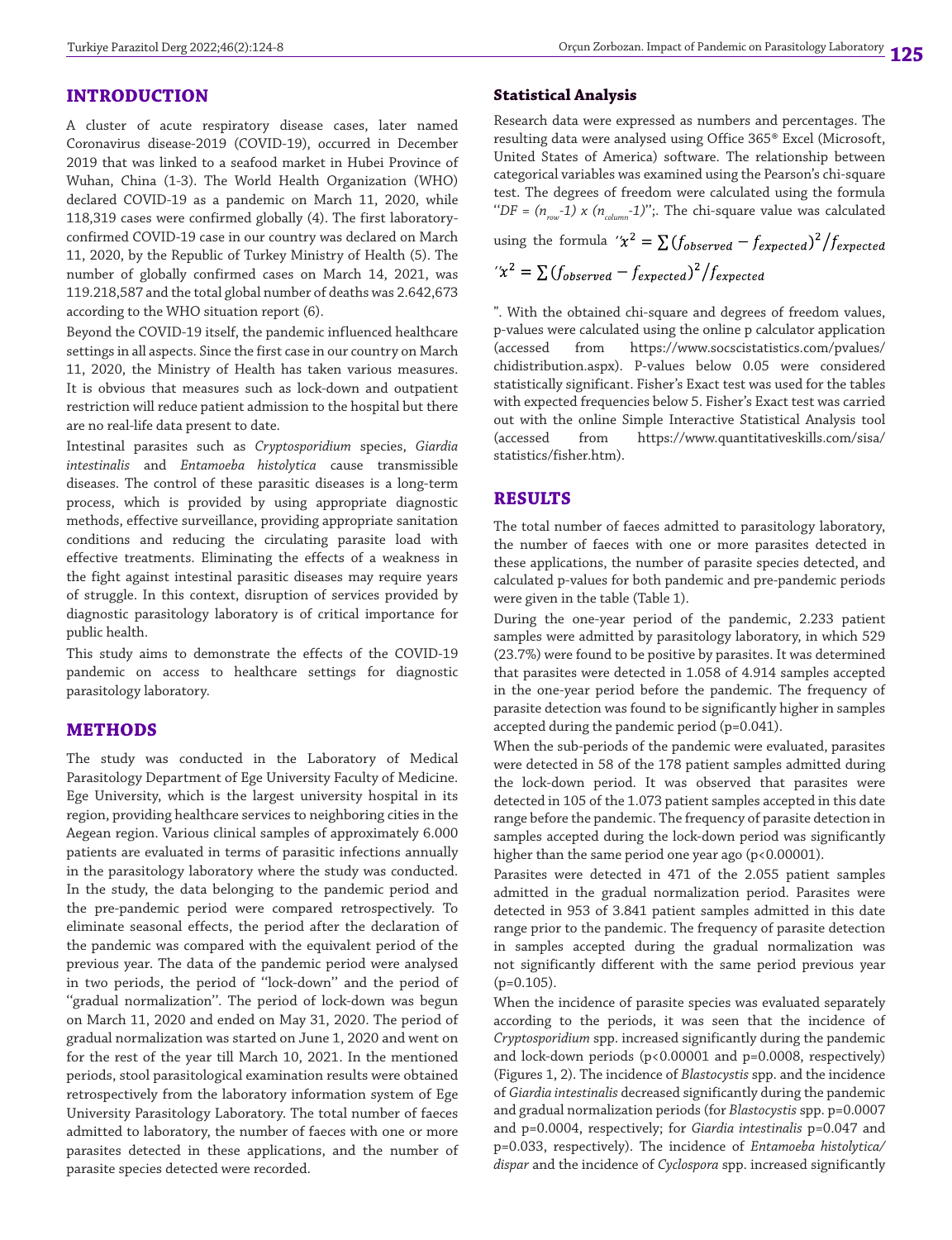| applications, the number of parasite species detected                              |               |                         |                |                          |                                        |                |                      |                                    |                |
|------------------------------------------------------------------------------------|---------------|-------------------------|----------------|--------------------------|----------------------------------------|----------------|----------------------|------------------------------------|----------------|
|                                                                                    | Lock-<br>down | Lock-down<br>equivalent | $\mathbf{p}^*$ | Gradual<br>normalization | Gradual<br>normalization<br>equivalent | $\mathbf{p}^*$ | Pandemic<br>one year | Pandemic<br>one-year<br>equivalent | $\mathbf{p}^*$ |
| The number of<br>admission                                                         | 178           | 1073                    |                | 2055                     | 3841                                   |                | 2233                 | 4914                               |                |
| The number of<br>samples with<br>at least one<br>parasite                          | 58            | 105                     | < 0.00001      | 471                      | 953                                    | 0.105          | 529                  | 1058                               | 0.041          |
| Cryptosporidium<br>spp.                                                            | 34            | 40                      | < 0.00001      | 356                      | 642                                    | 0.552          | 390                  | 682                                | 0.0008         |
| Blastocystis spp.                                                                  | 9             | 48                      | 0.729          | 50                       | 162                                    | 0.0004         | 59                   | 210                                | 0.0007         |
| Giardia<br>intestinalis                                                            | $\Omega$      | $\mathbf{1}$            | NA             | $\overline{2}$           | 15                                     | 0.033          | $\overline{2}$       | 16                                 | 0.047          |
| Entamoeba<br>histolytica/<br>dispar                                                | 6             | 3                       | 0.052          | 28                       | 19                                     | 0.045          | 34                   | 22                                 | < 0.00001      |
| Cyclospora spp.                                                                    | 3             | $\overline{2}$          | 0.232          | 18                       | 18                                     | 0.00001        | 21                   | 20                                 | 0.0056         |
| Enterobius<br>vermicularis                                                         | $\Omega$      | $\overline{7}$          | NA             | 1                        | 28                                     | 0.0006         | $\mathbf 1$          | 35                                 | 0.0002         |
| Mixed                                                                              | 5             | 3                       | 0.002          | 16                       | 63                                     | 0.006          | 21                   | 66                                 | 0.150          |
| Other rare<br>parasites                                                            | $\mathbf{1}$  | $\mathbf{1}$            | 0.264          | 0                        | 6                                      | NA             | $\mathbf{1}$         | $\overline{7}$                     | 0.231          |
| $*_{p+0.05}$ was canadoved etatiotically significant. $N_{\alpha}$ Not applicable. |               |                         |                |                          |                                        |                |                      |                                    |                |

**Table 1.** The total number of faeces admitted to the laboratory, the number of faeces with one or more parasites detected in these

 $^*$  p<0.05 were considered statistically significant, NA: Not applicable

during the pandemic and gradual normalization periods (for *Entamoeba histolytica/dispar* p<0.00001 and p=0.045, respectively; for *Cyclospora* spp. p<0.00001 and p=0.045, respectively). Not only the incidence of *Enterobius vermicularis* decreased significantly during the pandemic and gradual normalization periods (p=0.0002 and p=0.0006, respectively) but also no case was seen during the lock-down period (Table 1).

## **DISCUSSION**

Since the COVID-19 infection was declared as a pandemic, WHO has been publishing case and mortality data from all countries. Despite the existence of more than one effective severe acute respiratory syndrome-coronavirus-2 (SARS-CoV-2) vaccine, the pandemic is still active with regular peaks. It is obvious that COVID-19 has become a major public health issue due to the chaotic environment it created in health services, as well as its damage. Although it varies between countries, regions, states and even cities, various measures are taken according to the spread rate and mortality of the virus. Measures may also restrict access to hospital for people suffering from diseases other than COVID-19. It has been stated in various publications that death and morbidity from non-communicable diseases, cancers and other conditions will accelerate over time without adequate care (7-9). The effect of the measures taken with a holistic approach on the healthcare system is a matter of debate. Providing access to the healthcare system in the most efficient way or planning for COVID-19 infection has become a double-edged sword for healthcare managers.

Three of the intestinal parasitic infections, *Cryptosporidium* species, *Giardia intestinalis* and *Entamoeba histolytica*, are within the scope of group D notifiable diseases (10). Therefore, disruption

of parasitology laboratory services is of critical importance in terms of public health. The control of these parasitic diseases is a long-term process, which is provided by using appropriate diagnostic methods, effective surveillance, providing appropriate sanitation conditions and reducing the circulating parasite load with effective treatments.

In this manner we aimed to demonstrate the effect of the COVID-19 pandemic on access to the parasitology laboratory. During the lock-down period, outpatient admission to our hospital was completely stopped. In the gradual normalization period, outpatient admission continued with limiting the number of patients admitted daily. During the one year of pandemic and lock-down periods, the frequencies of parasites detected in faeces were significantly higher than the pre-pandemic periods while there was no significant difference for the gradual normalization period. We considered that this was due to the lack of outpatient services, practices such as pre-employment porter screening and preschool screening during the pandemic period, and the relative increase in hospital admissions of patients with clinical signs and symptoms.

When the diagnosed parasite species were considered one by one, it was observed that the frequency of *Cryptosporidium* species, the most common intestinal protozoan in the region where our laboratory is located, increased significantly in one year of the pandemic and during the lock-down period, while the frequency of *Blastocystis* species and *Giardia intestinalis* decreased significantly in one year of the pandemic and during the gradual normalization period. On March 11, 2020, the first day that the pandemic reached our country, we did a risk assessment for COVID-19 in our laboratory and changed various standard operating procedures. Briefly, we stopped cellophane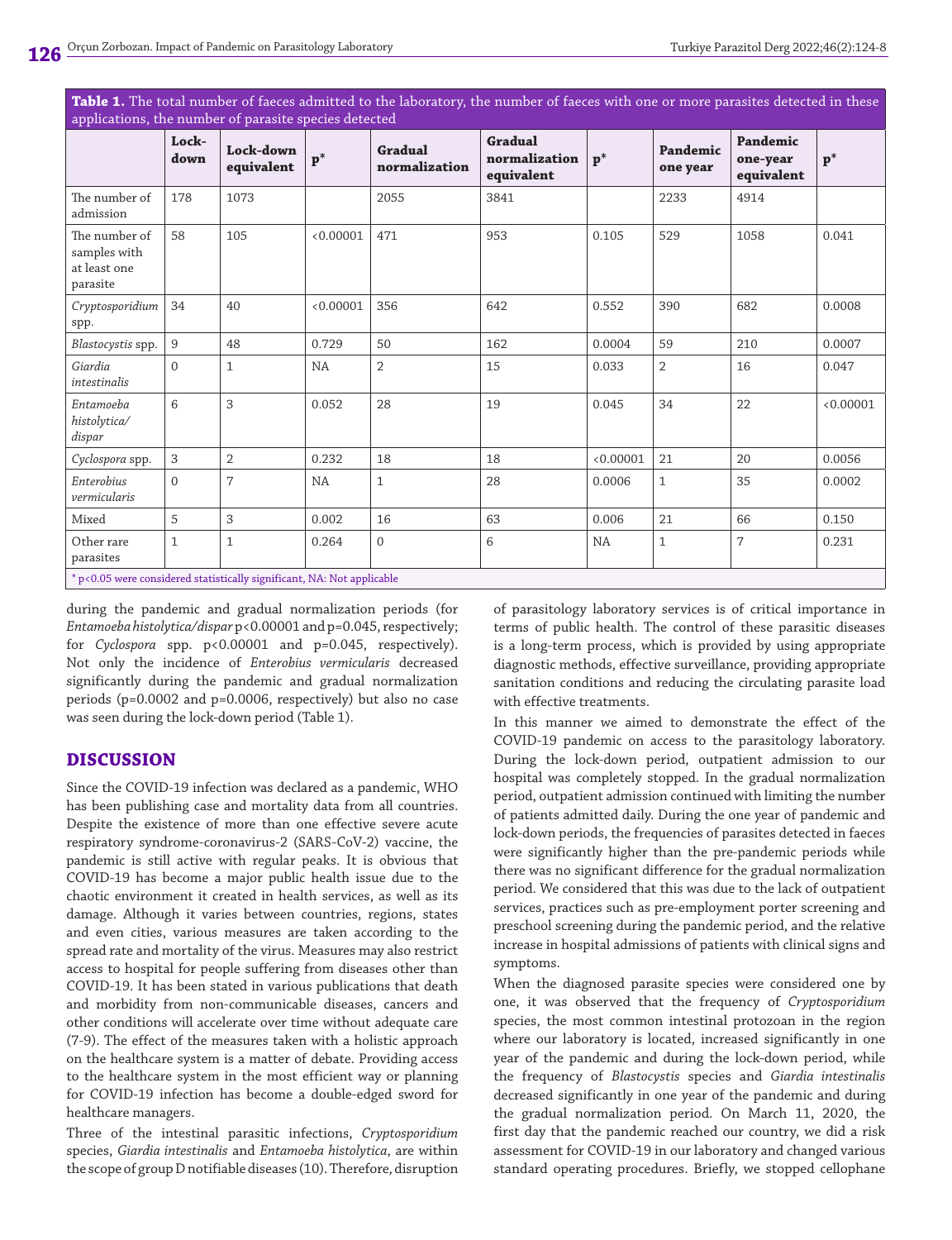tape investigation, native-lugol wet mount examination and modified formol ethyl acetate concentration due to the high risk of SARS-CoV-2 transmission during microscopic examination. We applied trichrome staining and acid-fast staining to all stool samples accepted to the parasitology direct diagnosis laboratory (11). It was expected that the incidence of parasites would increase in the samples we examined, since inpatient service overtakes outpatient services during the pandemic. While the procedures for the diagnosis of *Cryptosporidium* during the lockdown period continue without reducing our test sensitivity, we think that the incidences of *Blastocystis* species and *Giardia intestinalis* were not elevated during the lock-down period since the direct microscopic examination method, which we used as a sensitive diagnostic test for *Blastocystis* species and *Giardia*  *intestinalis*, could not be applied. In the pre-pandemic period, we were diagnosing parasites in the stool samples of many patients from the dermatology outpatient clinic of our hospital, especially regarding patients with allergy and urticaria complaints. In a study conducted in our laboratory in previous years, it was shown that *Blastocystis* species are common in patients who applied to the dermatology outpatient clinic (12). Another reason for the decrease in the frequency of *Blastocystis* species is thought to be the relative decrease in the number of patients who applied to the dermatology outpatient clinic during the pandemic period. It can hypothetically be said that hygiene and distance measures taken during the pandemic period may reduce the incidence of *Enterobius vermicularis*. However, since the cellophane tape test was not applied in our laboratory during the pandemic, it



**Figure 1.** Prevalence of parasite species (%) during the one year of pandemic and equivalent period



**Figure 2.** Prevalence of parasite species (%) during lock-down and gradual normalization and their equivalent periods